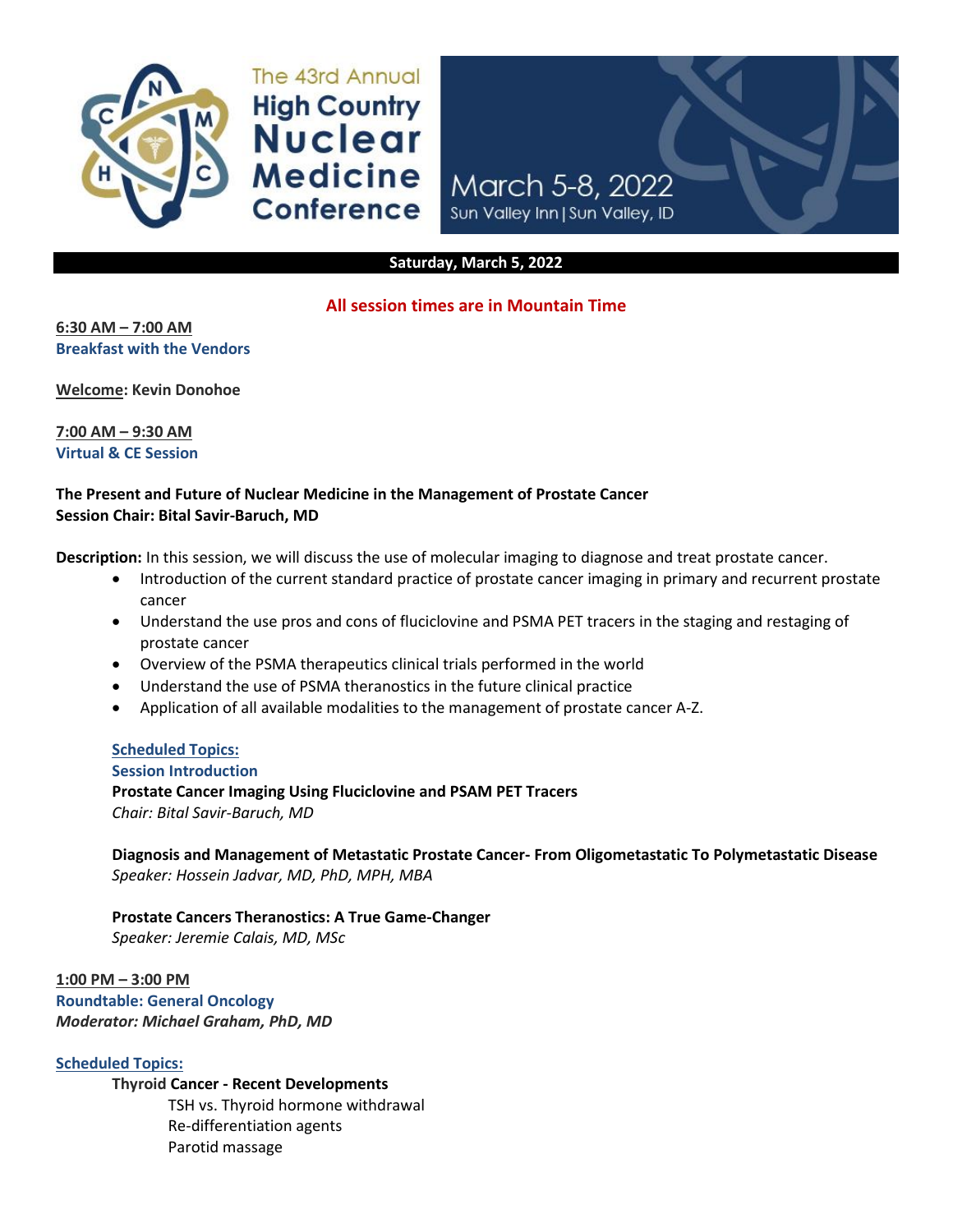**FAPI**

Indications and Pitfalls Clinical trials and Approval

**4:00 PM – 7:30 PM Therapeautic/Diagnostic Isotopes** *Session Chair: Roy Brown, MBA*

**Description:** Nuclear Medicine is seeing several new diagnostic and therapeutic radionuclides being used in clinical practice and clinical trials. Some of these radionuclides present challenges in their production and distribution, but offer advantages in patient access and therapeutic effectiveness. This session will address many of these new radionuclides and their potential impact on nuclear medicine.

**Scheduled Topics: So Many Radionuclides to Choose From**  *Speaker: Roy Brown, MBA* 

**<sup>64</sup>Cu for imaging - we have only seen the beginning** *Speaker: Andreas Kjaer, MD, PhD* 

**<sup>67</sup>Cu Production on an Electron Beam Accelerator** *Speaker: Pat Donahue, MBA* 

**<sup>225</sup>Ac Production on an Electron Beam Accelerator** *Speaker: James T. Harvey, PhD* 

**DOE Development Work on New Therapeutic Radionuclides**  *Speaker: Cathy Cutler, PhD* 

**Product Quality Considerations in Ac-225 Radiopharmaceuticals**  *Speaker: Ravi Kasliwal, PhD*

#### **Sunday, March 6, 2022**

## **All session times are in Mountain Time**

**6:30 AM – 7:00 AM Breakfast with the Sponsors**

**7:00 AM – 9:30 AM Virtual & CE Session Contemporary Nuclear Cardiology** *Session Chair: Robert Hendel, MD Co-Moderator: Daniel Berman, MD*

**Description:** Changing guidelines and emerging evidence has increased the use of other modalities in coronary artery disease, thereby altering the use of nuclear cardiology techniques. This session will discuss the impact of changes and examine the role of contemporary nuclear cardiology, including expansion beyond traditional myocardial perfusion imaging.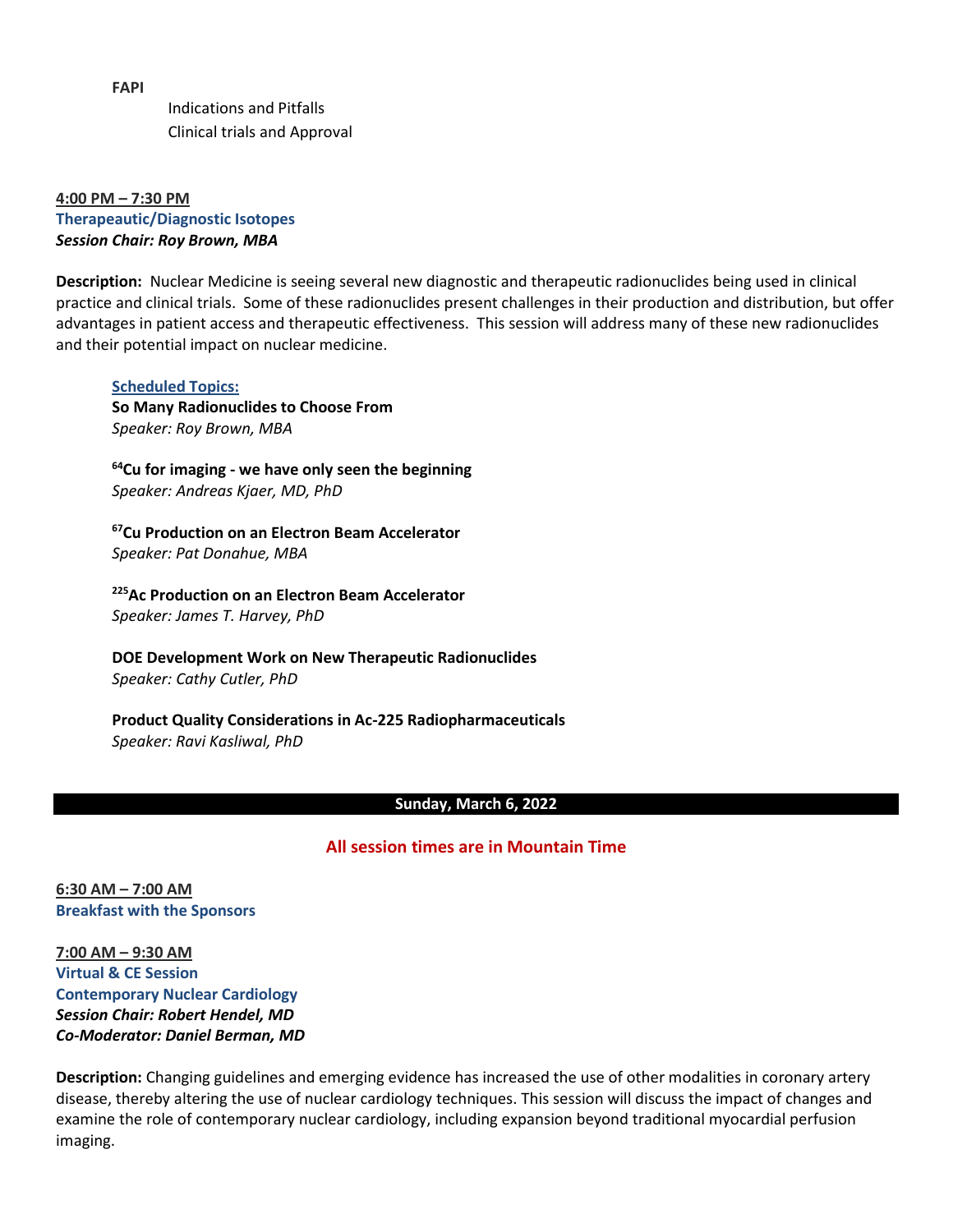#### **Scheduled Topics:**

**Challenges from Recent Mulitmodality Literature and Updated Practice Guidelines**  *Speaker: Leslee Shaw, PhD*

**Myocardial Perfusion and Flow with PET: Global myocardial blood flow and assessment of non-obstructive coronary disease** *Speaker: Krishna Patel, MD*

**Beyond Myocardial Perfusion: Amyloidosis, Sarcoidosis, Infection** *Speaker: Bob Hendel, MD*

**New Agents, Improved Techniques, Enhanced Applications** *Speaker: Rob Miller, MD*

**Hybrid Imaging and Adjunctive Calcium Scoring: Adding atherosclerosis to ischemia** *Speaker: Dan Berman, MD*

## **1:00 PM – 3:00 PM Roundtable: New Agents/Radionuclides** *Moderator: Roy Brown, MBA*

#### **Scheduled Topics:**

This roundtable will discuss new diagnostic and therapeutic radiopharmaceuticals which are on the horizon for nuclear medicine, and their accompanying radionuclides. The panel will also explore the supply of enriched stable isotopes necessary for these new radionuclides our industry will deploy in the next few years. The panelists include two *Hal O'Brien Rising Star Recipients* for 2022.

*Speakers: James T. Harvey, PhD, Pat Donahue, MBA, MBA, Robert Miller*, MD, *Attila Feher*, MD, PhD, *Cathy Cutler*, PhD. *Amir Irvani,* MD

**4:00 PM – 6:30 PM Focused AI Session: AI Application in Nuclear Medicine and Beyond: Nuts and Bolts** *Session Chair: Piotr Slomka, PhD*

**Description:** Novel developments in artificial intelligence applied to medical imaging are reported in scientific publications and translated for clinical applications. This session aims to describe and discuss in depth (nuts and bolts) a wide range of applications currently considered for clinical use in nuclear medicine and beyond.

**Scheduled Topics: AI in Cardiac CT** *Speaker: Michelle Williams, MD*

**AI in Nuclear Cardiology** *Speaker: Piotr Slomka, PhD*

**AI in Echocardiography** *Speaker: David Ouyang, MD*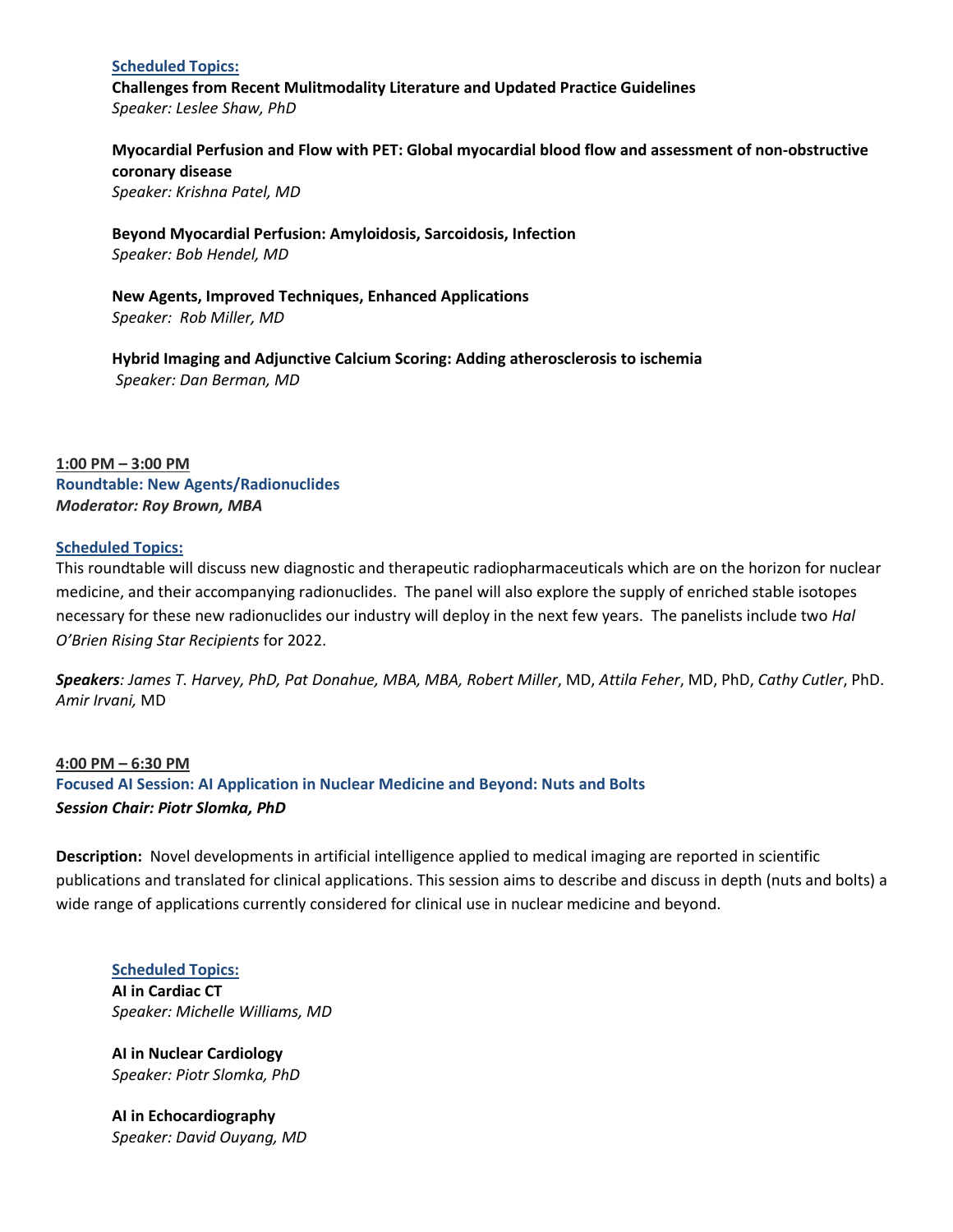**AI for PET Image Enhancement**  *Speaker: Joyita Dutta, PhD* 

**AI in Neuroradiology** *Speaker: Greg Zaharchuk, PhD* 

**7:00 PM – 9:00 PM Sunday Night Reception & Hal O'Brien Rising Star Award Ceremony** Open to all in-person attendees with meeting registration. Additional tickets available for guests.

#### **Monday, March 7, 2022**

#### **All session times are in Mountain Time**

**6:30 AM – 7:00 AM Breakfast with the Sponsors**

**7:00 AM – 9:30 AM Policy and Regulatory Updates** *Session Chair: Ira Goldman*

> **Scheduled Topics: Healthcare Policy and "Drug Pricing"- Congress, Biden Administration & CMS** *Speaker: Julia Bellinger, SNMMI*

**FDA Developments** *Speaker: Libero Marzella, Ravindra Kasliwal and Danae Christodoulou*

**FDA Questions**

**ASNC - Legislative efforts to repeal AUC requirements (2023 delay; FY2022 Labor, HHS, Ed approps language) The Fate of Alternative Payment Systems** *Speaker: Kathy Flood, CEO, American Society of Nuclear Cardiology Speaker: Kevin Donohoe, MD*

**General Discussion**

**1:00 PM – 3:00 PM Roundtable: TBD** *Moderator: TBD Speakers: TBD*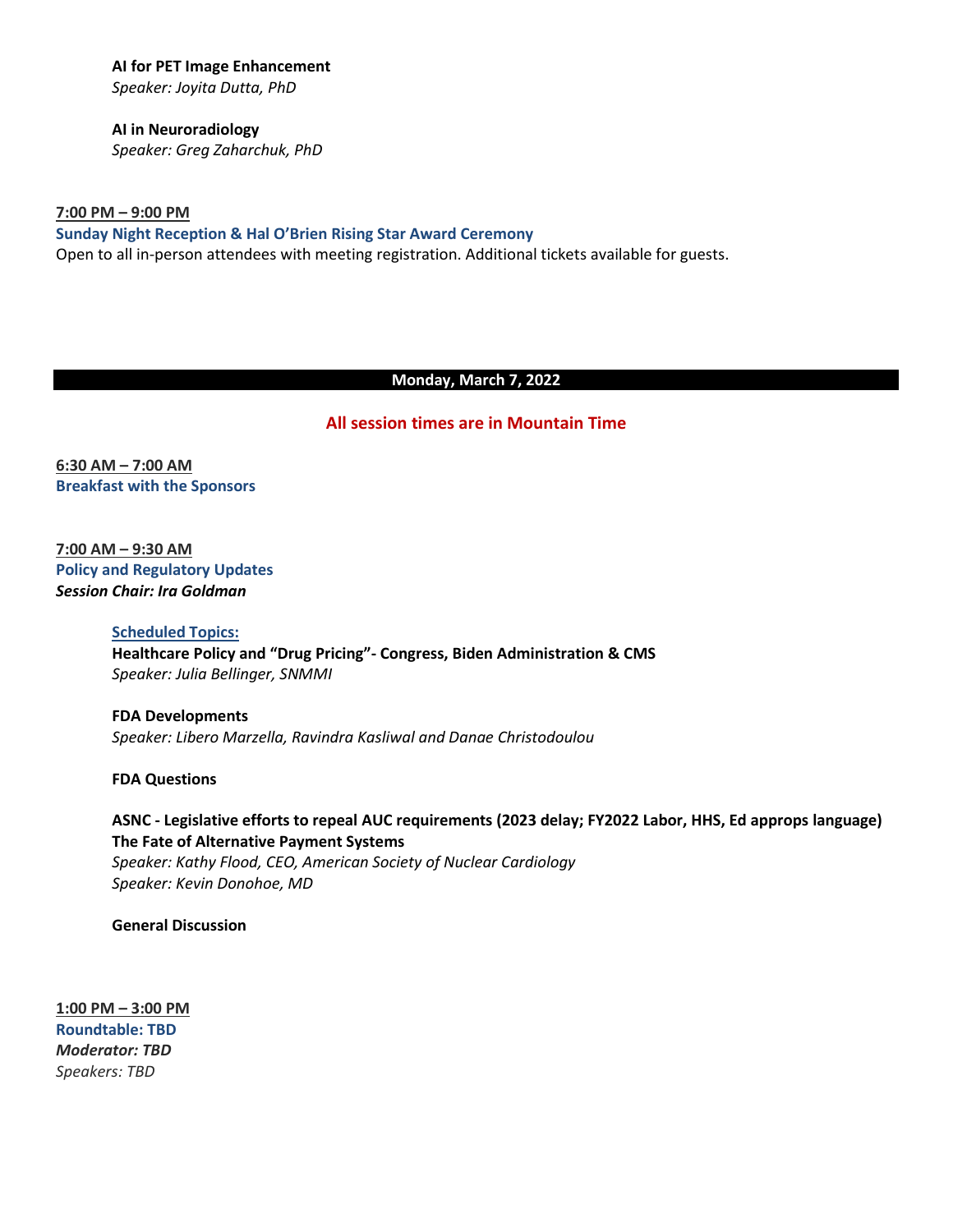#### **4:00 PM – 7:30 PM**

#### **Preparing for the Artificial intelligence Revolution in Imaging**

#### *Session Chairs: Ernie Garcia, PhD and Hans Vija, PhD*

**Description:** A major opportunity in nuclear medicine is the many significant AI applications that have recently been reported. AI applications are being reported along the entire imaging process from acquisition to image interpretation and reporting. Although some have, most applications have yet to make it to widespread commercial distribution due to the recency of their developments, most reported in 2020 and lack of widespread validation as well as challenging socioeconomic issues. This session addresses the need to be prepared both technically and socio-economically to fully benefit from these and a tsunami of other AI applications that are coming. Specific socio-economic AI issues addressed in this session are the need for warehousing of well curated Big Data and the role that societies are playing as well as regulatory, legal, and ethical issues.

**Scheduled Topics:**

**Imaging Databases for AI: Developing & Curating** *Speaker: Piotr Slomka, PhD*

#### **AI Development Efforts by Professional Societies:**

**ACR AI-LAB, Data Science Institute** *Speaker: Bibb Allen Jr., MD, FACR, Chief Medical Officer*

**The Rise of Collaborative Intelligence** *Speaker: Ami B Bhatt, MD, FACC, Chief Innovation Officer*

**Navigating the FDA Clearance Process for AI Applications** *Speaker: Richard Frank, MD, PhD, MITA representative*

**When does physician use of AI increase liability?** *Speaker: Aileen Nielsen, JD*

**Ethical Considerations in AI** *Speaker: Nabile Safdar, MD, MPH*

**Who owns patients' data? /SUMMARY** *Speaker: Ernest V Garcia, PhD*

**Panel: Is the nuclear medicine industry prepared/preparing for the AI revolution?** *Reps from: Mita, Siemens, Syntermed, MIMs, Pharm, others….(45 min)*

#### **Tuesday, March 8, 2022**

## **All session times are in Mountain Time**

**6:30 AM – 7:00 AM Breakfast with the Sponsors**

**7:00 AM – 9:30 AM Pediatric Session** *Chair: Frederick D. Grant, MD*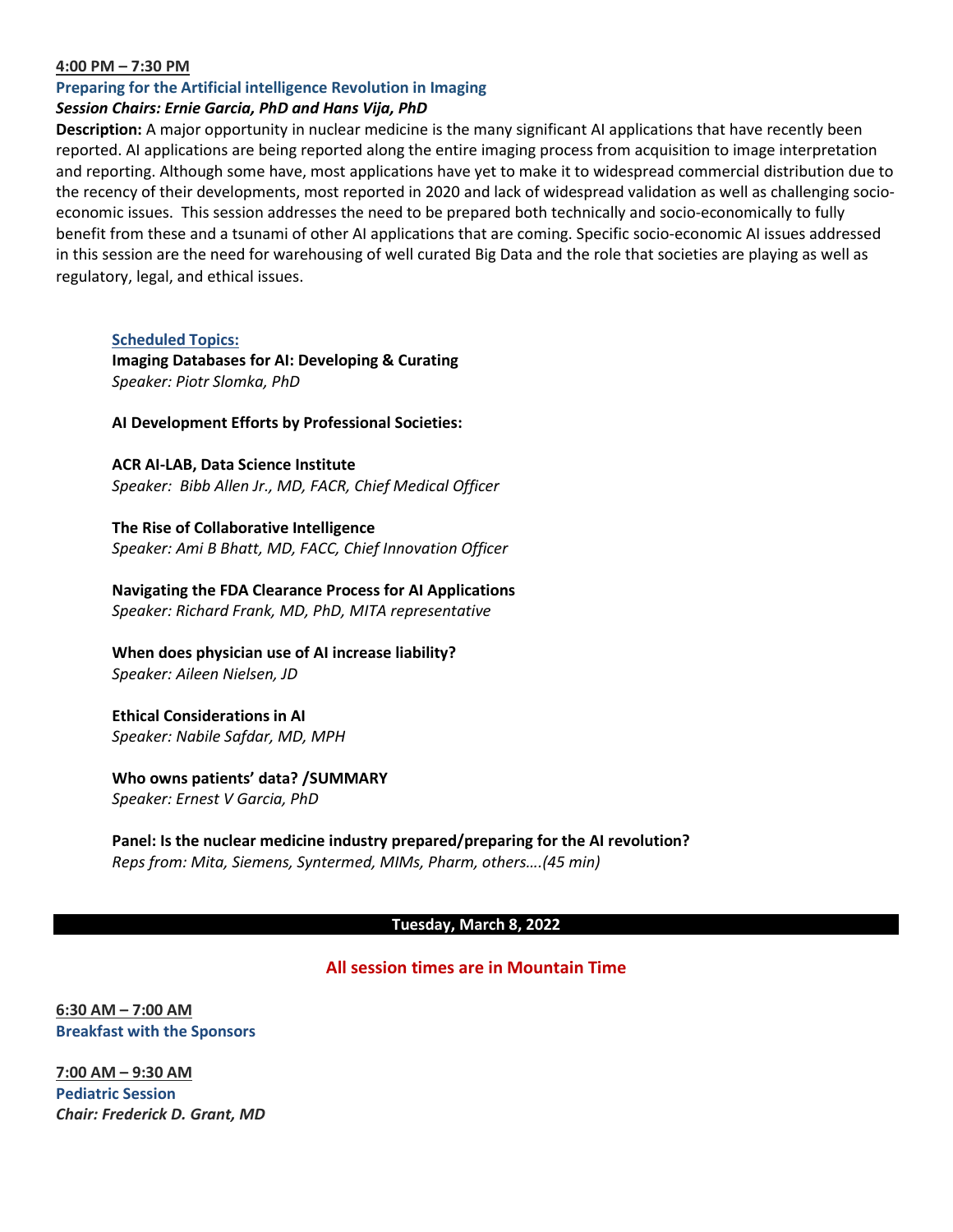**Description:** The practice of pediatric nuclear medicine utilizes the same radiopharmaceuticals as are available for adult nuclear medicine, but reflects differences in disease prevalence in children and the need to evaluate pediatric-specific diseases. This session will provide an update on the investigational use of radiopharmaceuticals to image pediatric brain tumors, to evaluate infants with congenital hyperinsulinism, and to treat neuroblastoma.

## **Scheduled Topics:**

**C11-Methionine for Brain Imaging** *Speaker: Barry Shulkin, MD, St. Jude*

**F18-F-DOPA Brain** *Speaker: Maria Ponisio, MD, Mallinckrodt*

**F-18-F-DOPA for Hypoglycemia** *Speaker: Lisa States, MD, CHOP*

## **I-131 MIBG Therapy**

*Speaker: Susan Sharp, MD, Cincinnati Children's*

**1:00 PM – 3:00 PM Roundtable: Controversies at the Cutting Edge of NeuroNuclear Imaging (NNI)** *Moderator: Dan Silverman*

#### **Scheduled Topics:**

Considering issues aimed at generating some heat on a cold winter's day (and, ultimately, some light), such as --

**How appropriate are the "Appropriate Use Criteria" for NNI?**

**Is brain SPECT a dying art (or a dead science)?**

**Wherefore art thou Aducanumab?**

**FDOPA -- if not now, when?**

#### **4:00 PM – 7:30 PM**

## **FDA-Approved Brain PET Radiotracers: Identifying Appropriate Uses and Navigating Path to Reimbursement** *Moderator: Dan Silverman, MD, PhD*

**Description:** As we are now in our sixth decade of experience with PET imaging of regional brain biochemistry, it is fitting that the cerebrum is the human organ for which the largest number of FDA-approved PET tracers currently exists, with several more in the pipeline. Their collective clinical utilization nevertheless remains underwhelming. This session aims to provoke discussion from multiple perspectives on present limitations and future potential of the evidentiary base and reimbursement status of the FDA-approved brain-specific tracers.

#### **Scheduled Topics:**

**Failure to Get Payer Reimbursement for Amyloid Imaging -- What Went Wrong?** *Speaker: Dan Silverman, MD, PhD, University of California, Los Angeles Speaker: Andrew Stephens, MD, PhD, Life Molecular Imaging*